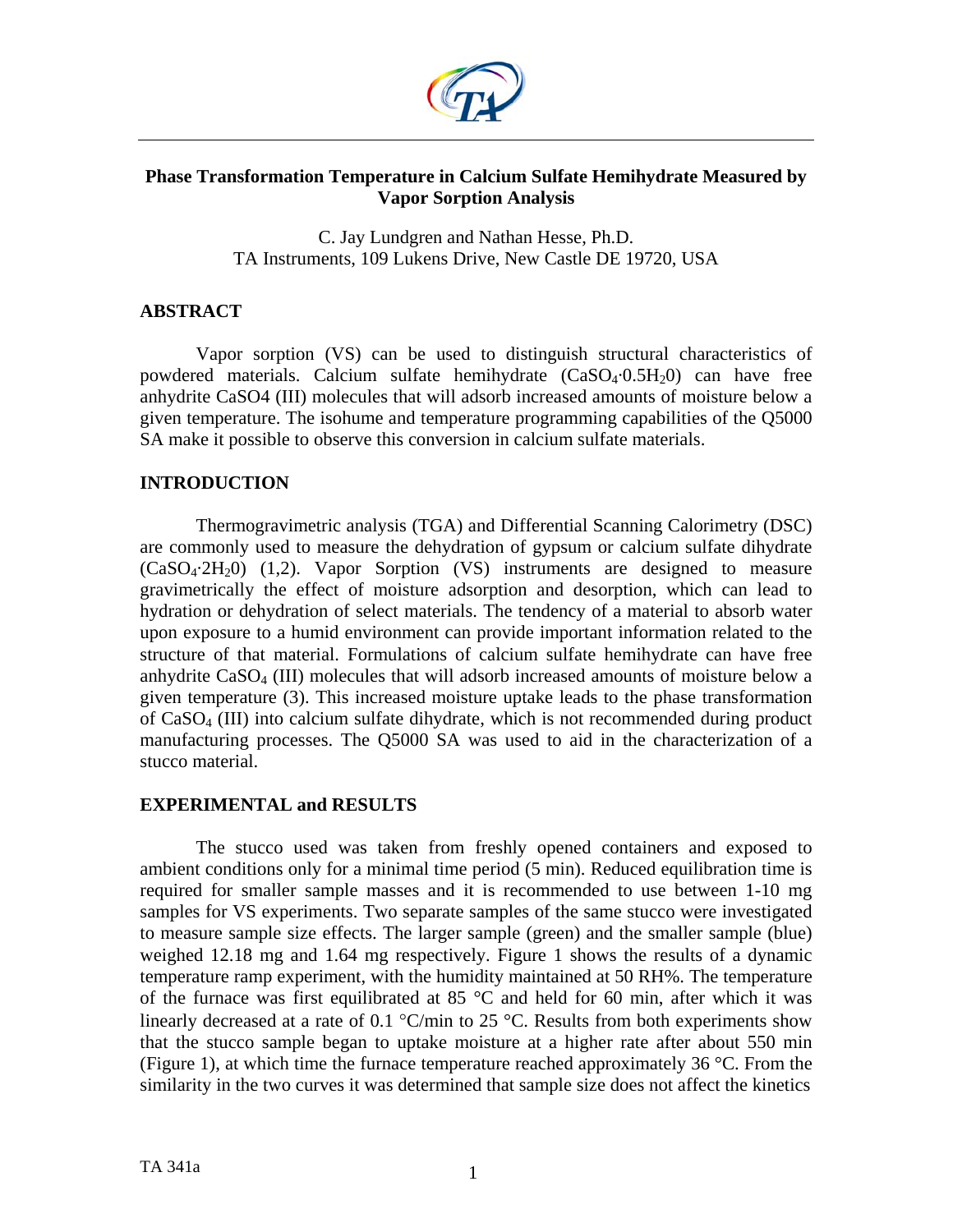required to convert the CaSO<sub>4</sub> (III) phase. The shift in weight signal observed at 75 °C in Figure 1 was due to the activation of the external water circulation system required to cool the thermoelectric heating elements.



 **Figure 1. Sample mass effect of an isohume temperature ramp VS plot.** 

# **CONCLUSIONS**

Vapor sorption is an important analytical tool for characterization of powdered materials. Dynamic temperature isohume experiments were used to investigate the temperature of known physical changes in stucco formulations. The results indicate that this stucco material should be kept above 36  $\degree$ C at 50 % RH to prevent the conversion of the  $CaSO<sub>4</sub>$  (III) phase.

# **REFERENCES**

- 1. TGA Characterization of Gypsum in Stucco, TA Instruments, Thermal Solutions (TS 29)
- 2. Determination of Calcium Sulfate Hydrates by DSC, TA Instruments, Thermal Solutions (TS 26)
- 3. Gartner E. M., Gaidis J. M. Hydration Mechanisms, I. In: Jan Skalny, editor. Materials Science of Concrete 1. USA: The American Ceramic Society, Inc.: 1989. p 95-126.